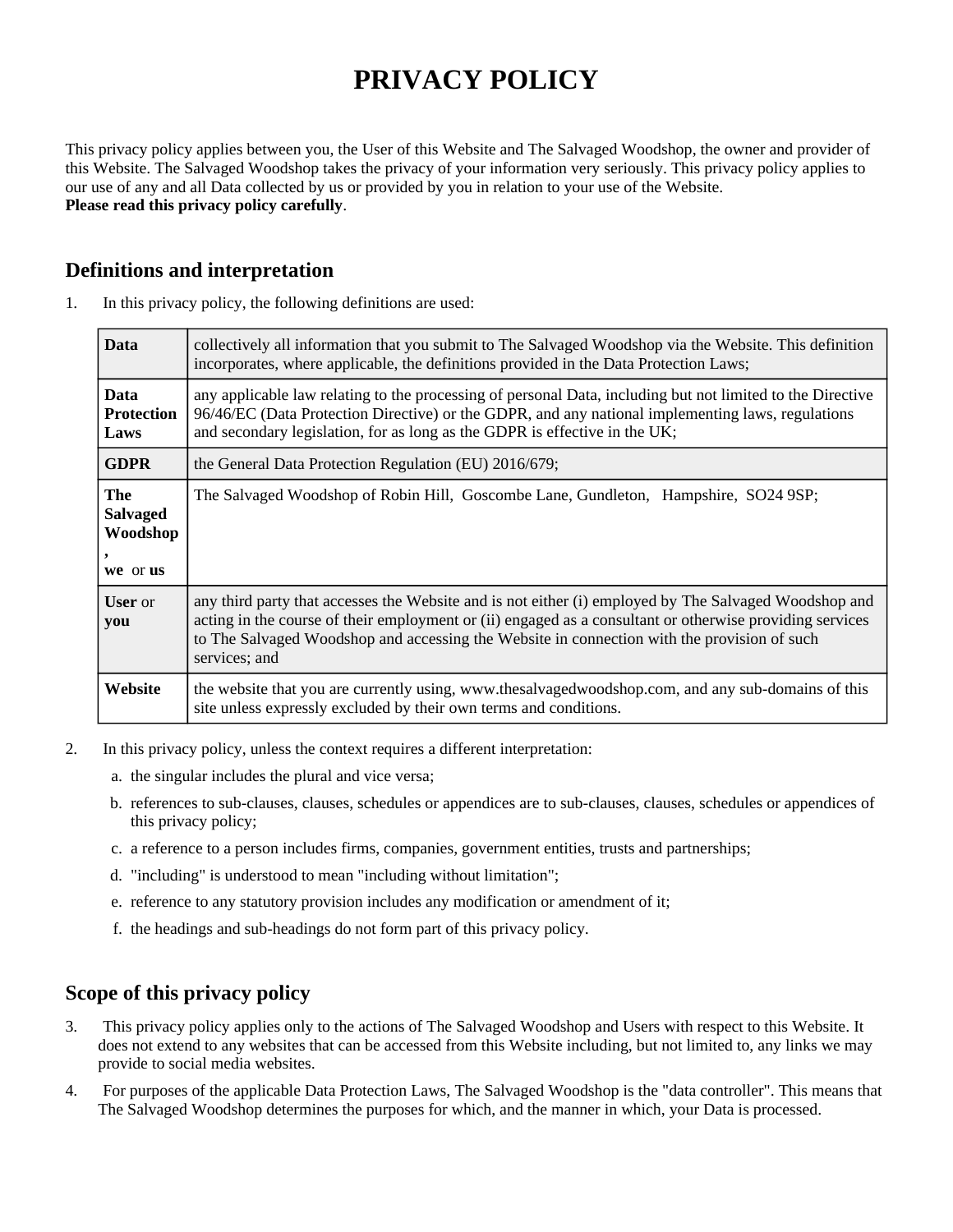## **Data collected**

- 5. We may collect the following Data, which includes personal Data, from you:
	- a. name;
	- b. contact Information such as email addresses and telephone numbers;
	- in each case, in accordance with this privacy policy.

## **How we collect Data**

- 6. We collect Data in the following ways:
	- a. data is given to us by you ; and
	- b. data is collected automatically.

## **Data that is given to us by you**

- 7. The Salvaged Woodshop will collect your Data in a number of ways, for example:
	- a. when you contact us through the Website, by telephone, post, e-mail or through any other means;
	- b. when you enter a competition or promotion through a social media channel;
	- c. when you make payments to us, through this Website or otherwise;
	- d. when you elect to receive marketing communications from us;
	- e. when you use our services;
	- f. when users sign up to attend courses;

in each case, in accordance with this privacy policy.

## **Data that is collected automatically**

- 8. To the extent that you access the Website, we will collect your Data automatically, for example:
	- a. we automatically collect some information about your visit to the Website. This information helps us to make improvements to Website content and navigation, and includes your IP address, the date, times and frequency with which you access the Website and the way you use and interact with its content.

## **Our use of Data**

- 9. Any or all of the above Data may be required by us from time to time in order to provide you with the best possible service and experience when using our Website. Specifically, Data may be used by us for the following reasons:
	- a. internal record keeping;
	- b. improvement of our products / services;
	- c. transmission by email of marketing materials that may be of interest to you;
	- d. contact for market research purposes which may be done using email, telephone, fax or mail. Such information may be used to customise or update the Website;
	- in each case, in accordance with this privacy policy.
- 10. We may use your Data for the above purposes if we deem it necessary to do so for our legitimate interests. If you are not satisfied with this, you have the right to object in certain circumstances (see the section headed "Your rights" below).
- 11. For the delivery of direct marketing to you via e-mail, we'll need your consent, whether via an opt-in or soft-opt-in: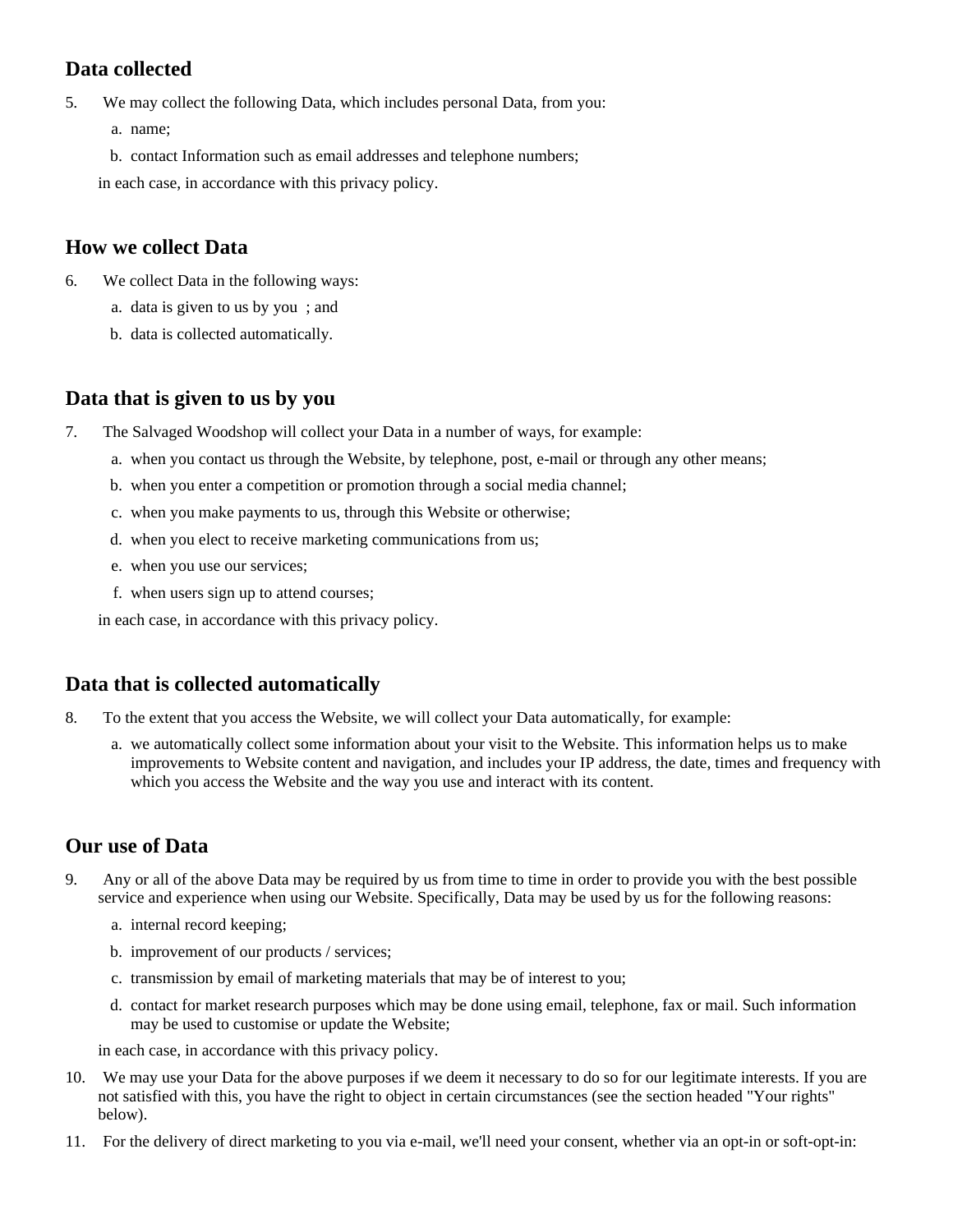- a. soft opt-in consent is a specific type of consent which applies when you have previously engaged with us (for example, you contact us to ask us for more details about a particular product/service, and we are marketing similar products/services). Under "soft opt-in" consent, we will take your consent as given unless you opt-out.
- b. for other types of e-marketing, we are required to obtain your explicit consent; that is, you need to take positive and affirmative action when consenting by, for example, checking a tick box that we'll provide.
- c. if you are not satisfied about our approach to marketing, you have the right to withdraw consent at any time. To find out how to withdraw your consent, see the section headed "Your rights" below.

#### **Who we share Data with**

- 12. We may share your Data with the following groups of people for the following reasons:
	- a. our employees, agents and/or professional advisors to obtain advice from professional advisers;
	- b. third party service providers who provide services to us which require the processing of personal data to help third party service providers in receipt of any shared data to perform functions on our behalf to help ensure the website and delivery runs smoothly;
	- c. third party payment providers who process payments made over the Website to enable third party payment providers to process user payments and refunds;
	- d. relevant authorities to facilitate the detection of crime or the collection of taxes or duties;

in each case, in accordance with this privacy policy.

#### **Keeping Data secure**

- 13. We will use technical and organisational measures to safeguard your Data, for example:
	- a. access to your account is controlled by a password and a user name that is unique to you.
	- b. we store your Data on secure servers.
- 14. Technical and organisational measures include measures to deal with any suspected data breach. If you suspect any misuse or loss or unauthorised access to your Data, please let us know immediately by contacting us via this e-mail address: courtney@thesalvagedwoodshop.com.
- 15. If you want detailed information from Get Safe Online on how to protect your information and your computers and devices against fraud, identity theft, viruses and many other online problems, please visit www.getsafeonline.org. Get Safe Online is supported by HM Government and leading businesses.

#### **Data retention**

- 16. Unless a longer retention period is required or permitted by law, we will only hold your Data on our systems for the period necessary to fulfil the purposes outlined in this privacy policy or until you request that the Data be deleted.
- 17. Even if we delete your Data, it may persist on backup or archival media for legal, tax or regulatory purposes.

#### **Your rights**

- 18. You have the following rights in relation to your Data:
	- a. **Right to access** the right to request (i) copies of the information we hold about you at any time, or (ii) that we modify, update or delete such information. If we provide you with access to the information we hold about you, we will not charge you for this, unless your request is "manifestly unfounded or excessive." Where we are legally permitted to do so, we may refuse your request. If we refuse your request, we will tell you the reasons why.
	- b. **Right to correct** the right to have your Data rectified if it is inaccurate or incomplete.
	- c. **Right to erase** the right to request that we delete or remove your Data from our systems.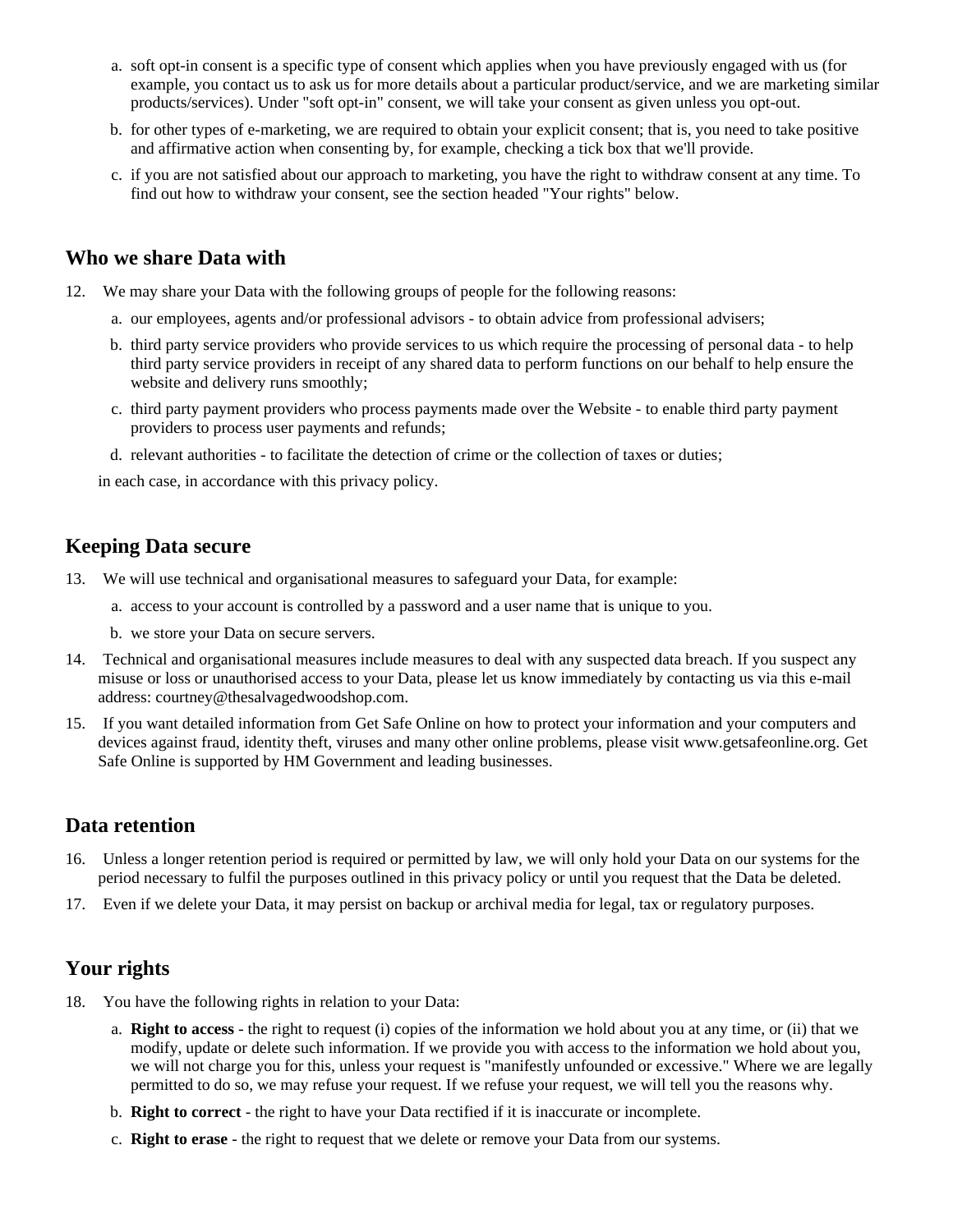- d. **Right to restrict our use of your Data** the right to "block" us from using your Data or limit the way in which we can use it.
- e. **Right to data portability** the right to request that we move, copy or transfer your Data.
- f. **Right to object** the right to object to our use of your Data including where we use it for our legitimate interests.
- 19. To make enquiries, exercise any of your rights set out above, or withdraw your consent to the processing of your Data (where consent is our legal basis for processing your Data), please contact us via this e-mail address: courtney@thesalvagedwoodshop.com.
- 20. If you are not satisfied with the way a complaint you make in relation to your Data is handled by us, you may be able to refer your complaint to the relevant data protection authority. For the UK, this is the Information Commissioner's Office (ICO). The ICO's contact details can be found on their website at https://ico.org.uk/.
- 21. It is important that the Data we hold about you is accurate and current. Please keep us informed if your Data changes during the period for which we hold it.

#### **Links to other websites**

22. This Website may, from time to time, provide links to other websites. We have no control over such websites and are not responsible for the content of these websites. This privacy policy does not extend to your use of such websites. You are advised to read the privacy policy or statement of other websites prior to using them.

## **Changes of business ownership and control**

- 23. The Salvaged Woodshop may, from time to time, expand or reduce our business and this may involve the sale and/or the transfer of control of all or part of The Salvaged Woodshop. Data provided by Users will, where it is relevant to any part of our business so transferred, be transferred along with that part and the new owner or newly controlling party will, under the terms of this privacy policy, be permitted to use the Data for the purposes for which it was originally supplied to us.
- 24. We may also disclose Data to a prospective purchaser of our business or any part of it.
- 25. In the above instances, we will take steps with the aim of ensuring your privacy is protected.

## **General**

- 26. You may not transfer any of your rights under this privacy policy to any other person. We may transfer our rights under this privacy policy where we reasonably believe your rights will not be affected.
- 27. If any court or competent authority finds that any provision of this privacy policy (or part of any provision) is invalid, illegal or unenforceable, that provision or part-provision will, to the extent required, be deemed to be deleted, and the validity and enforceability of the other provisions of this privacy policy will not be affected.
- 28. Unless otherwise agreed, no delay, act or omission by a party in exercising any right or remedy will be deemed a waiver of that, or any other, right or remedy.
- 29. This Agreement will be governed by and interpreted according to the law of England and Wales. All disputes arising under the Agreement will be subject to the exclusive jurisdiction of the English and Welsh courts.

## **Changes to this privacy policy**

30. The Salvaged Woodshop reserves the right to change this privacy policy as we may deem necessary from time to time or as may be required by law. Any changes will be immediately posted on the Website and you are deemed to have accepted the terms of the privacy policy on your first use of the Website following the alterations.

You may contact The Salvaged Woodshop by email at courtney@thesalvagedwoodshop.com.